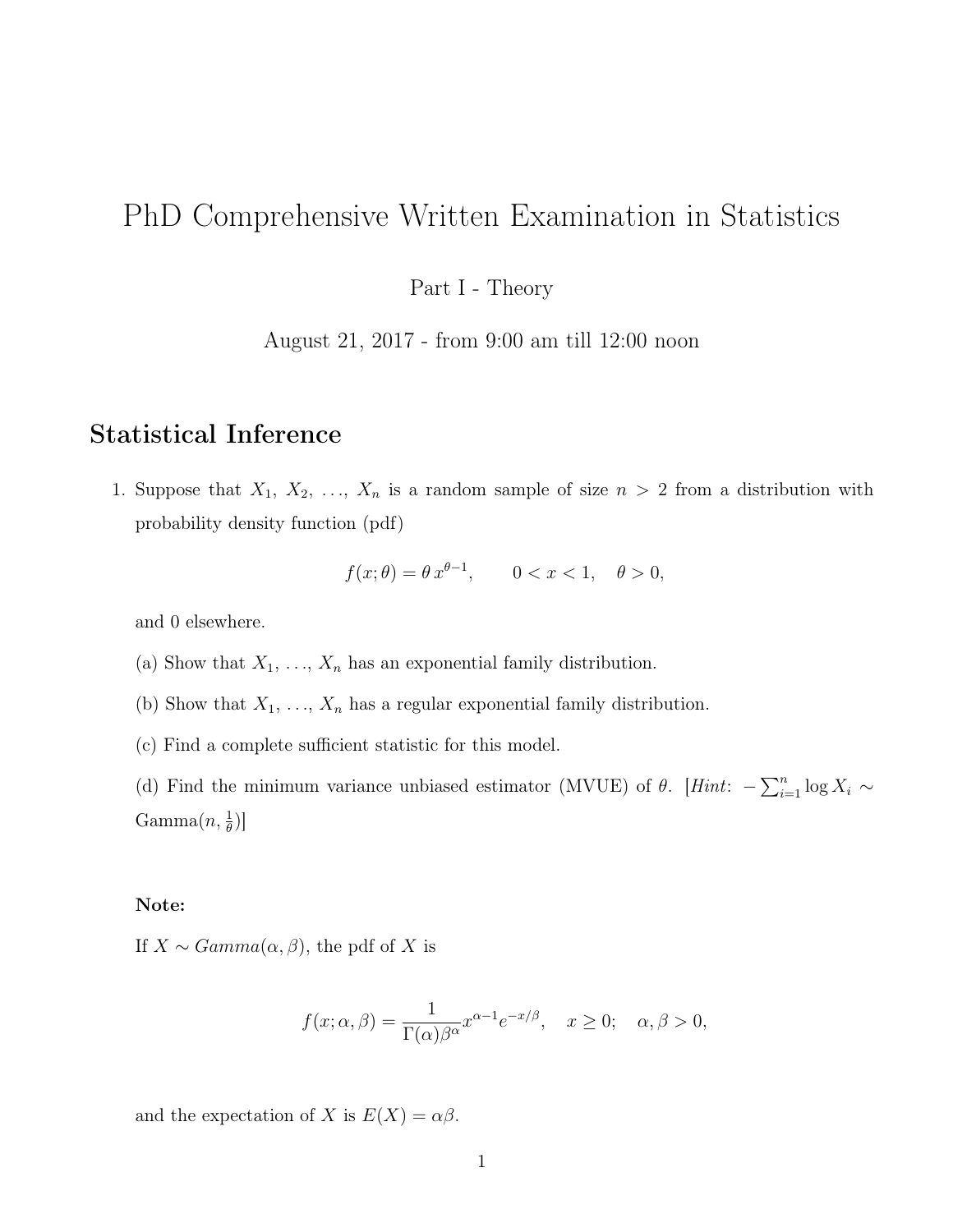2. Let  $X_1, X_2, \ldots, X_n$  be a random sample of size  $n > 2$  from a distribution with pdf

$$
f(x; \theta) = \theta x^{\theta - 1}, \quad 0 < x < 1, \quad \theta > 0,
$$

and 0 elsewhere.

- (a) Find the maximum likelihood (ML) estimator of  $\theta$ .
- (b) Find the likelihood ratio test statistic for testing  $H_0$  :  $\theta = 1$  against  $H_1 : \theta \neq 1$ .
- 3. Let  $(X_1, ..., X_n)$  be a random sample from the distribution with pdf

$$
f(x; \theta) = \frac{2\theta^2}{x^3}, \quad x \ge \theta, \quad \theta > 0,
$$

and 0 elsewhere.

- (a) Find the complete sufficient statistic for this model.
- (b) Find the minimum variance unbiased estimator (MVUE) of  $\theta$ .
- (c) Find the maximum likelihood (ML) estimator  $\hat{\theta}_n$  of  $\theta.$
- (d) Show that  $\hat{\theta}_n$  is a consistent estimator of  $\theta$ .
- (e) What is the ML estimator of  $\tau(\theta) = 1/\theta$ ?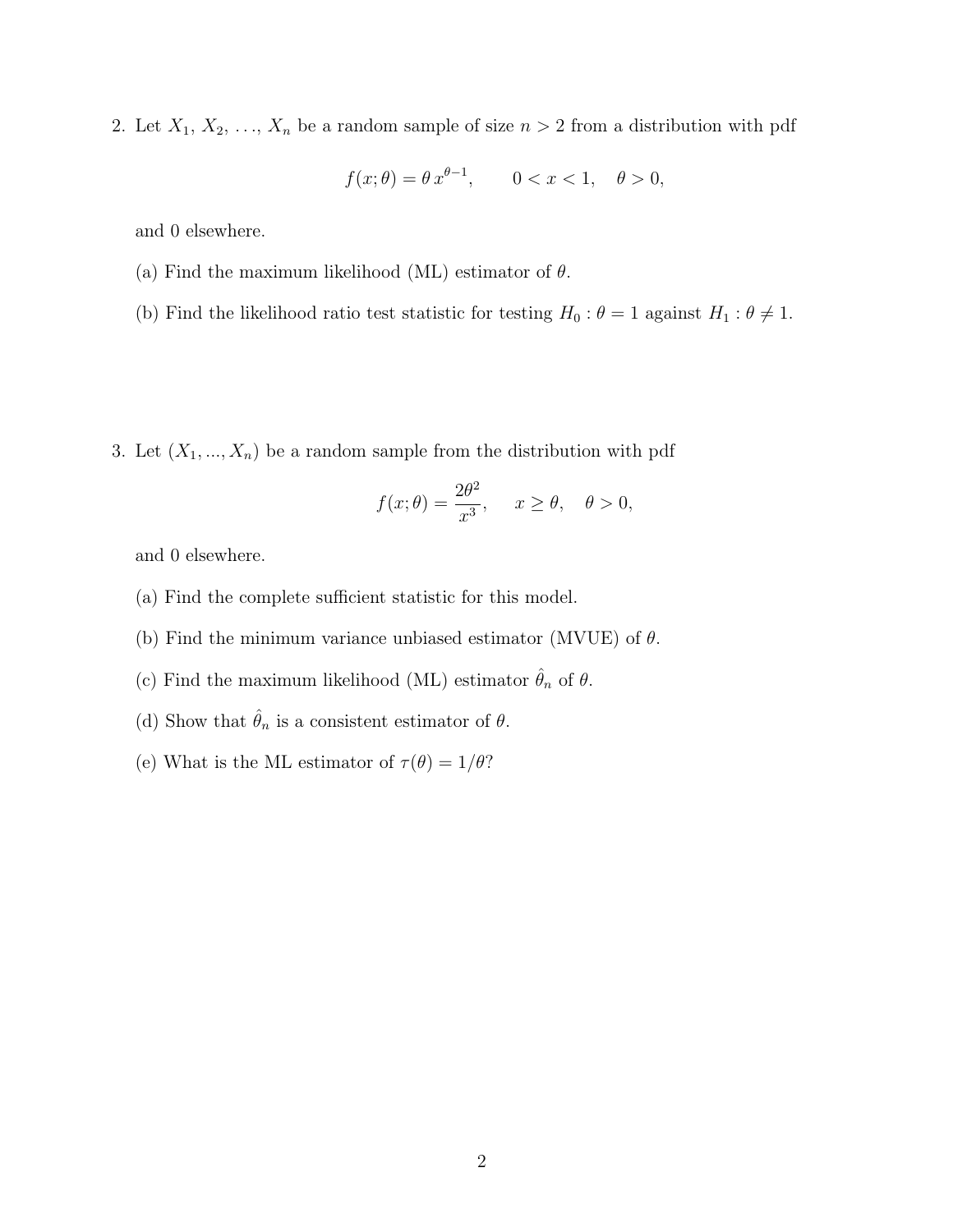# Probability

4. The Probability part of this comprehensive exam is about an ancient story of stochastic processes, which you are very familiar with something called Simple Random Walk. Even though a simple random walk is one of the most elementary stochastic processes, it covers substantial amount of basic concepts of the theory. Therefore it is a good starting point for our understanding of stochastic processes. While reading this story, you are asked to show your talent/knowledge to a series of questions here (5 in total, equally weighted toward 100 marks). I encourage you do your best to answer them all.

Let  $X_i$ ,  $i = 1, 2, \ldots$  be a sequence of i.i.d. random variables with common distribution:

$$
P{Xi = 1} = p, P{Xi = -1} = 1 - p \equiv q, \text{ for some } 0 < p < 1.
$$

We call  $\{S_n, n = 1, 2, \ldots\}$  a simple random walk starting from state i if

$$
S_0 = i, \text{ for some integer } i, \ S_n = \sum_{i=1}^n X_i.
$$

If we let  $i = 0$ , then our process starts from origin. Have you ever been curious about how the simple random walk will behave as  $n \to \infty$  in probability and almost surely? More precisely, what are the probabilities

$$
\lim_{n \to \infty} P\{S_n = 0\}^{[1]}
$$
 and  $P\{\lim_{n \to \infty} S_n = 0\}^{[2]}$ ?

We know that, origin 0 is one of the states in the process state space  $S = \{0, \pm 1, \pm 2, ...\}$  of the simple random walk  $S_n$ , it would be interesting to know what will happen with the above limits if we replace the state 0 by an arbitrary state  $i \in \mathcal{S}^{[3]}$ ?

I am sure you know Markov processes, can you give a small proof to show that the simple random walk  $S_n$  is indeed a Markov process<sup>[4]</sup>? Well, let us assume that you have proved the simple random walk  $\{S_n, n = 1, 2, ...\}$  is a Markov process, and let us define  $P_{ij}$  to be the one-step transition probability of this Markov process from state i to state j,  $i, j \in S$ :

$$
P_{ij} = P\{S_{n+1} = j | S_n = i\}.
$$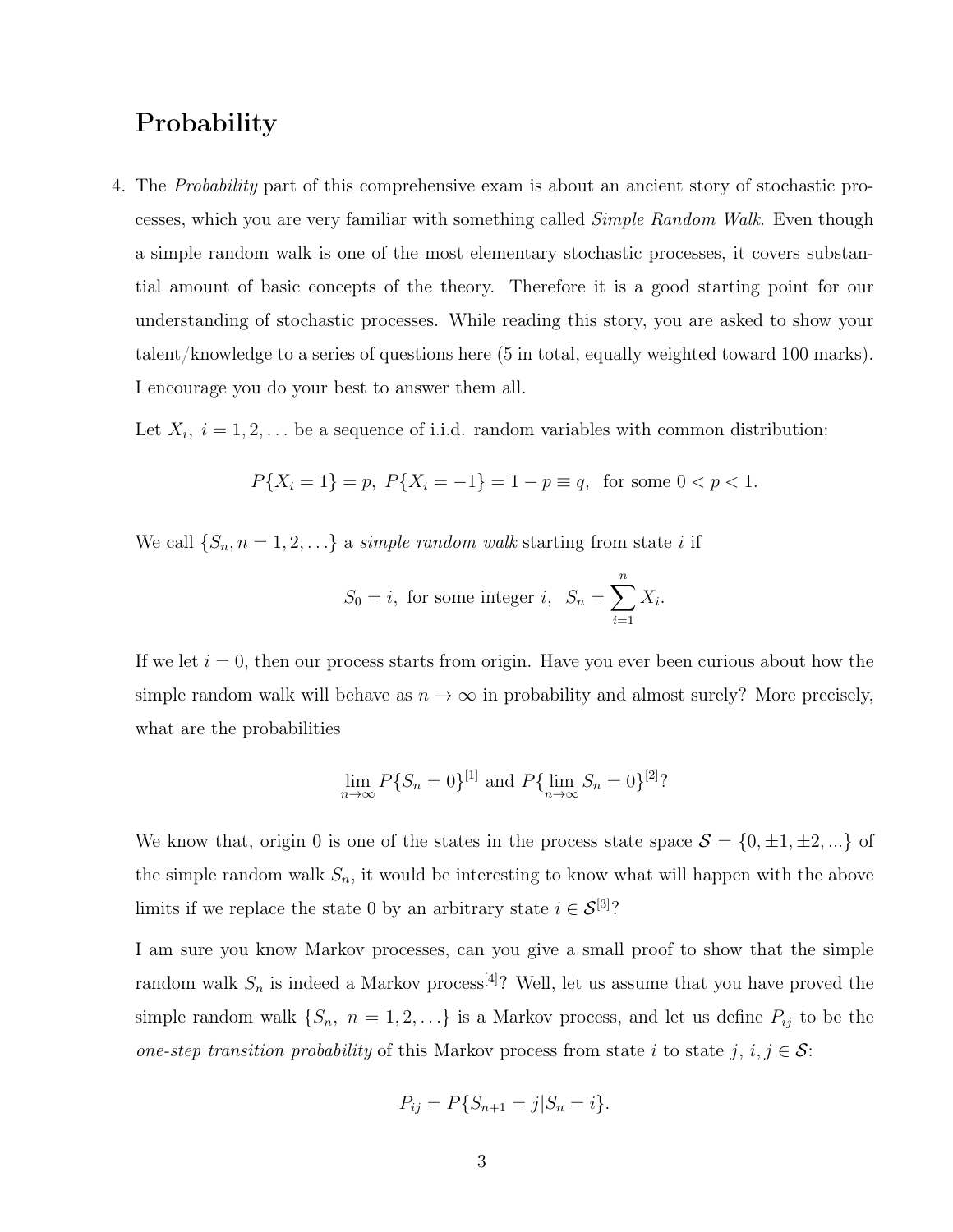The last question I would ask is: what are the values of  $P_{ij}$ ,  $i, j \in S^{[5]}$ ?

Please write your reasoning, calculation, mathematical proof in detail to ensure credits to be earned. Good luck.